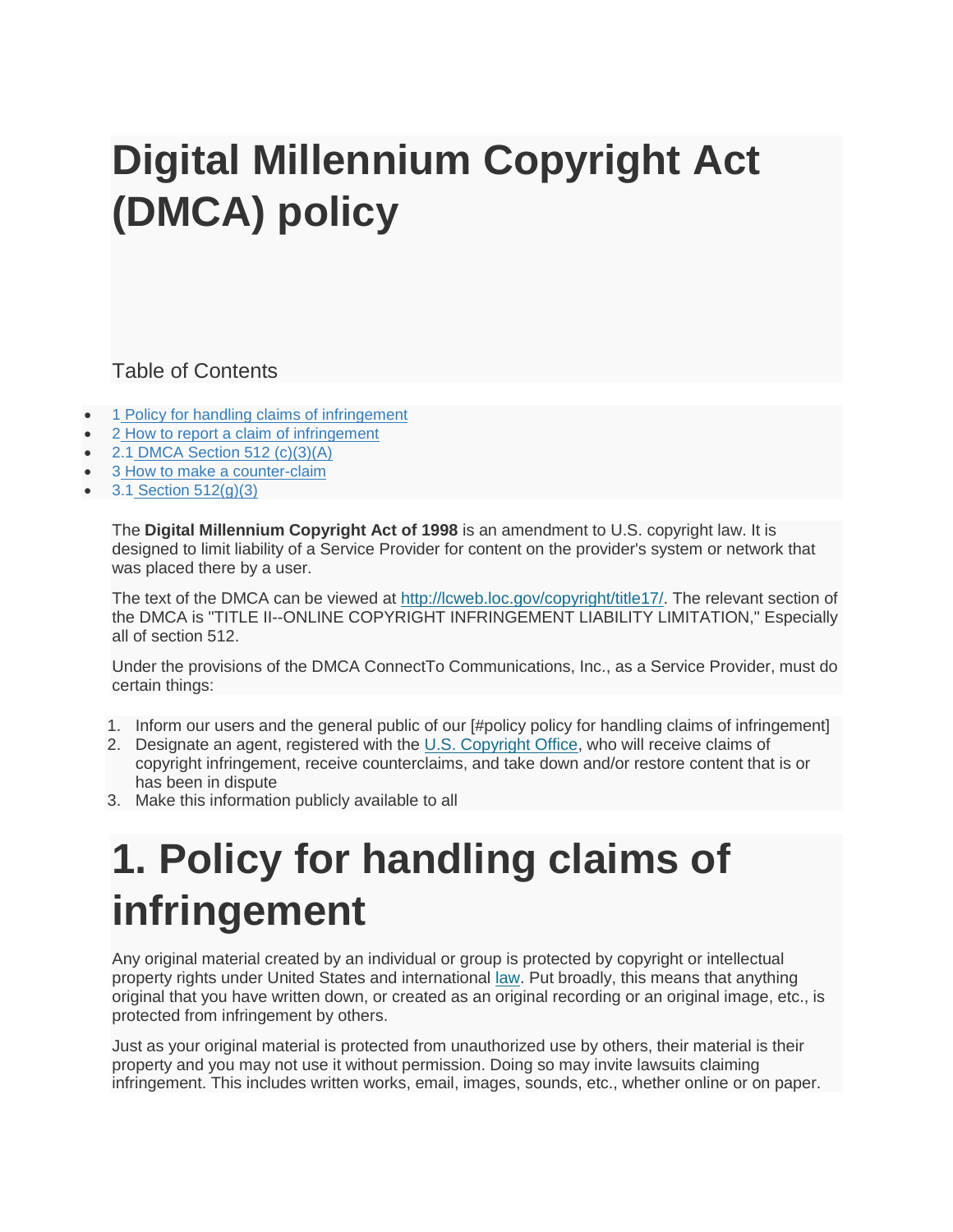As an Internet Service Provider and under the provisions of the DMCA ConnectTo Communications, Inc. may be obligated to take down materials that our users have posted if a claim of infringement is received. This process includes a counter-claim process.

# **2. How to report a claim of infringement**

Section 512 (c)(3)(A) of the Digital Millennium Copyright Act requires that a claim of copyright infringement must be sent to our designated agent. The claim *must* provide certain information (detailed below) in order for it to be considered a valid claim.

### **2.1. DMCA Section 512 (c)(3)(A)**

#### **Elements of Notification.**

*(A) To be effective under this subsection, a notification of claimed infringement must be a written communication provided to the designated agent of a service provider that includes substantially the following:*

*(i) A physical or electronic signature of a person authorized to act on behalf of the owner of an exclusive right that is allegedly infringed.*

*(ii) Identification of the copyrighted work claimed to have been infringed, or, if multiple copyrighted works at a single online site are covered by a single notification, a representative list of such works at that site.*

*(iii) Identification of the material that is claimed to be infringing or to be the subject of infringing activity and that is to be removed or access to which is to be disabled, and information reasonably sufficient to permit the service provider to locate the material.*

*(iv) Information reasonably sufficient to permit the service provider to contact the complaining party, such as an address, telephone number, and, if available, an electronic mail address at which the complaining party may be contacted.*

*(v) A statement that the complaining party has a good faith belief that use of the material in the manner complained of is not authorized by the copyright owner, its agent, or the law.*

*(vi) A statement that the information in the notification is accurate, and under penalty of perjury, that the complaining party is authorized to act on behalf of the owner of an exclusive right that is allegedly infringed.*

When filing an infringement claim, include all of the information required under Section 512 (c)(3)(A). Your claim must include any URLs or other information identifying the material, and the dates and times the material was observed.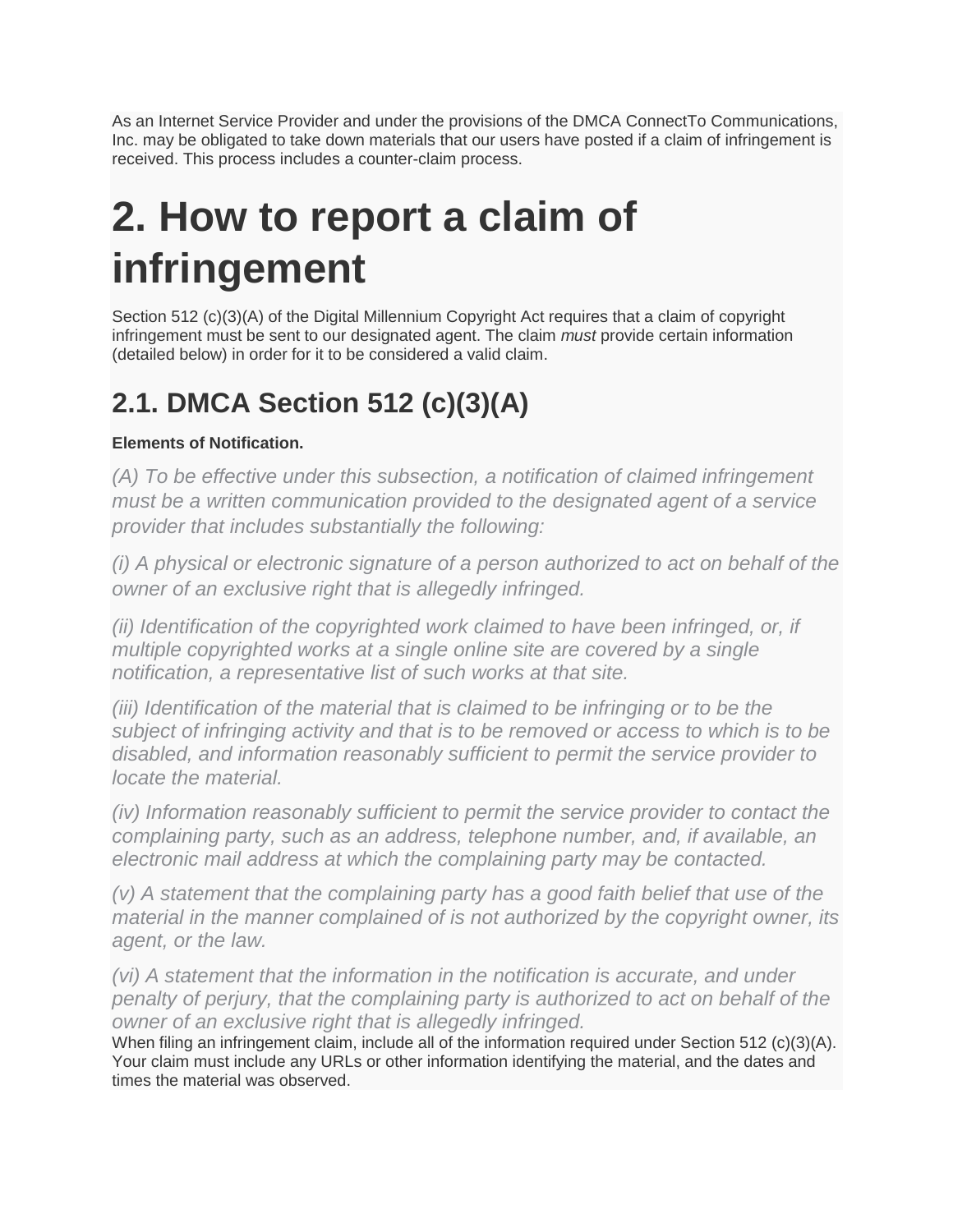Web and Peer-to-Peer claims must include, at a minimum:

- An exact URL or IP address
- Date the content was first observed
- Information sufficient to identify the specific content which is the subject of the complaint

Usenet claims must contain, at a minimum:

- **Newsgroup**
- Message-id
- Subject:
- Date of posting
- Information sufficient to identify the specific content which is the subject of the complaint

Email, fax or postal-mail the information to our designated agent.

Upon receipt of a valid claim, i.e., a claim in which the requested information is substantially provided, ConnectTo Communications, Inc. will undertake to have the disputed material removed from public view until a counter-claim is filed or until a court ruling determining the disposition of the disputed material is received. Under the provisions of the DMCA ConnectTo Communications, Inc., as an Internet Service Provider, has no other role to play either in prosecuting or defending a claim of infringement, and cannot be held accountable in any case for damages regardless of whether a claim of infringement is found to be true or false.

Section (512) (f) of the DMCA defines penalties for intentional misrepresentation of a claim.

## **3. How to make a counter-claim**

If you are a ConnectTo Communications, Inc. customer and you feel that material that you have placed online that has been removed following an infringement complaint is in fact NOT an infringement, you may file a counter-claim. Section 512 (g)(3) of the Digital Millennium Copyright Act requires that any counter-claim to a claim of copyright infringement must be sent to our designated agent. The counter-claimant must provide certain information (detailed below) in order for the counter-claim to be considered valid.

### **3.1. Section 512(g)(3)**

*(3) Contents of Counter Notification.-To be effective under this subsection, a counter notification must be a written communication provided to the service provider's designated agent that includes substantially the following:*

*(A) A physical or electronic signature of the subscriber.*

*(B) Identification of the material that has been removed or to which access has been disabled and the location at which the material appeared before it was removed or access to it was disabled.*